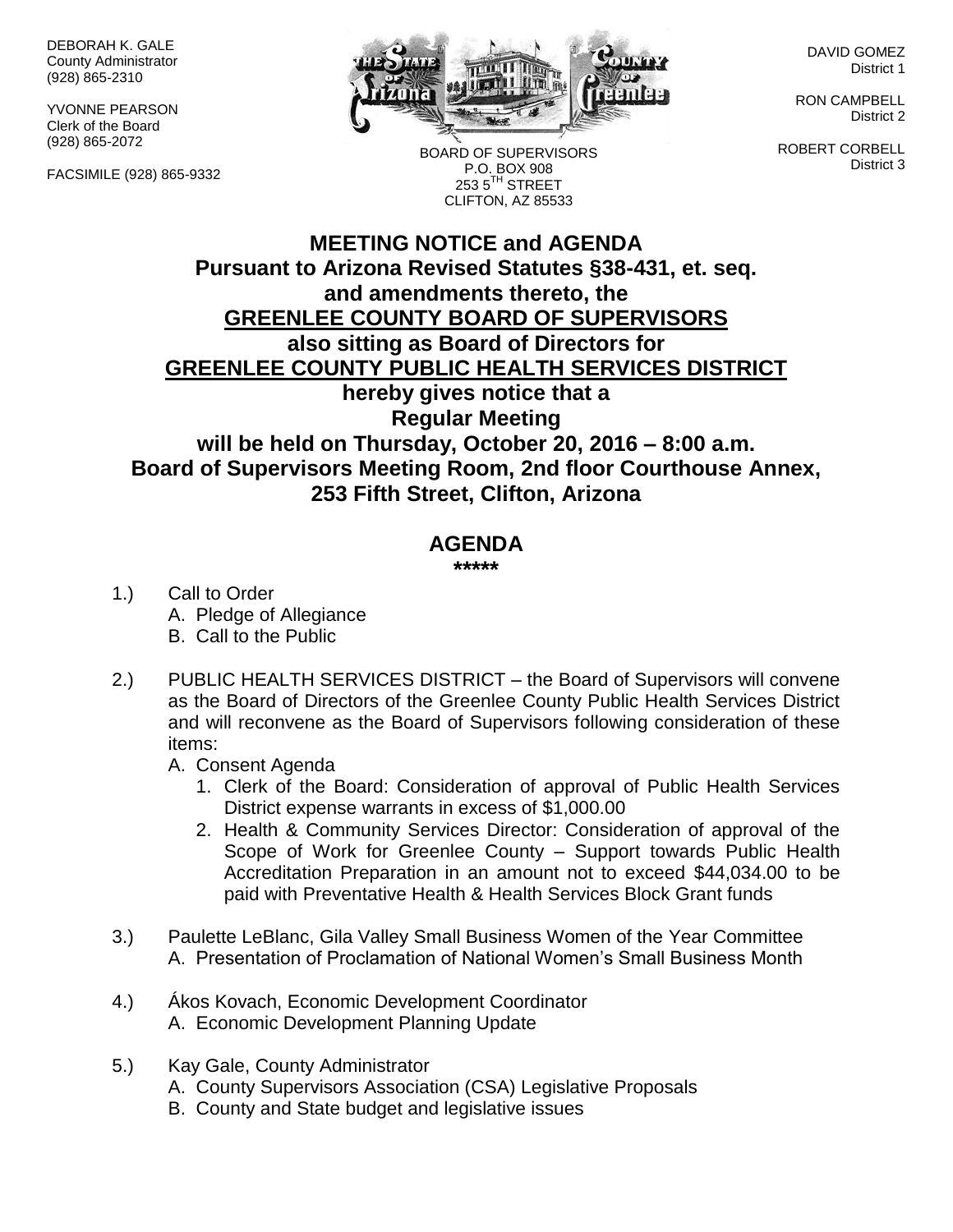- C. Calendar of Events
- 6.) Consent Agenda
	- A. Clerk of the Board: Consideration of approval of minutes to previous meetings: 06/28/16; 10/04/16
	- B. Clerk of the Board: Consideration of approval of expense warrants in excess of \$1,000.00 – Voucher 1030; 1031; 1032; 1033; 1035
	- C. Chief Finance Officer: Consideration of approval of General Fund loans in the amount of \$25,334.64 to be reimbursed upon receipt of funds – Fund 139 - \$815.33; Fund 146 - \$981.18; Fund 159 - \$14.31; Fund 169 - \$220.55; Fund 195 - \$723.03; Fund 219 - \$21,580.24; Fund 237 - \$1,000.00
	- D. Public Works Manager Roads: Consideration of approval of Employee Transaction Form – F. Piña, Operations Tech II; D. French, Part time Landfill Attendant; B. Galvin, Part time Landfill Attendant
	- E. County Sheriff: Consideration of approval of Employee Transaction Form: A. Quintino, Part time Control Room/Part time Detention Officer
	- F. Public Works Manager Facilities: Consideration of approval of Empire EM Solution Agreement for equipment maintenance on the 2015 140M Blade, 2016 908M Loader, and 2016 D5K2 Dozer
	- G. County Sheriff: Consideration of approval of Governor's Office of Highway Safety Highway Safety Contract (STEP Enforcement Grant) for overtime
	- H. Clerk of the Board: Acknowledge receipt of Governors Proclamation of 2016 General Election and authorize publication pursuant to Arizona Revised Statutes §16-214
- 7.) Executive Session: Pursuant to Arizona Revised Statutes §38-431.03(A)(3) the Board of Supervisors shall receive legal advice from the Greenlee County Attorney regarding the parameters of an easement dated February 6, 1985 in favor of Greenlee County across US Forest Service land for the construction, operation and maintenance of a highway, including discussion of structures appurtenant to this easement
- 8.) Supervisor Reports

Supervisor David Gomez

- A. Arizona Association of Counties (AACO) Outreach
- B. National Association of Development Organizations Conference